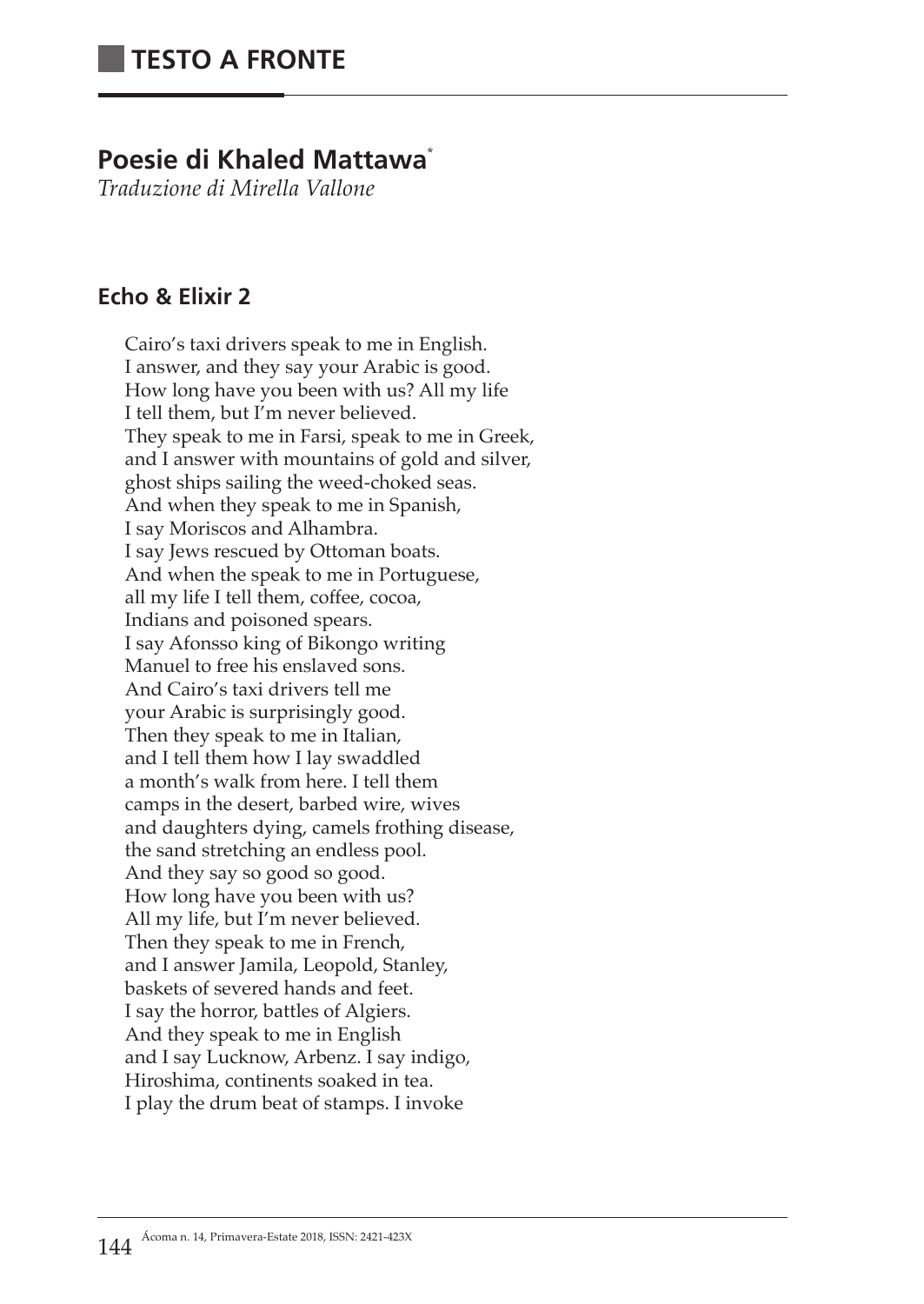## **Eco & Elisir 2**

I tassisti del Cairo mi parlano in inglese. Io rispondo, e loro mi dicono il suo arabo è buono. Da quanto tempo è con noi? Da tutta la vita dico loro, ma non mi credono mai. Mi parlano in farsi, mi parlano in greco e io rispondo con montagne d'oro e d'argento, navi fantasma che solcano mari soffocati da alghe. E quando mi parlano in spagnolo, io dico morisco e Alhambra. Dico ebrei salvati da barche ottomane. E quando mi parlano in portoghese, tutta la mia vita racconto loro, caffè, cacao, indiani e lance avvelenate. Dico Alfonso re di Bikongo che scrive a Manuel per liberare i figli ridotti in schiavitù. E i tassisti del Cairo mi dicono il suo arabo è sorprendentemente buono. Poi mi parlano in italiano e io racconto loro come giacevo fasciato a un mese di cammino da qui. Racconto loro di accampamenti nel deserto, filo spinato, mogli e figlie agonizzanti, cammelli che schiumano malati, la sabbia che copre una pozza senza fine. E loro dicono bene, bene. Da quanto tempo è con noi? Da tutta la vita, ma non mi credono mai. Poi mi parlano in francese e io rispondo Jamila, Leopold, Stanley, ceste di mani e piedi tagliati. Dico l'orrore, le battaglie di Algeri. E loro mi parlano in inglese e io dico Lucknow, Arbenz. Dico indaco, Hiroshima, continenti inzuppati nel tè. Suono il tamburo al ritmo di timbri. Invoco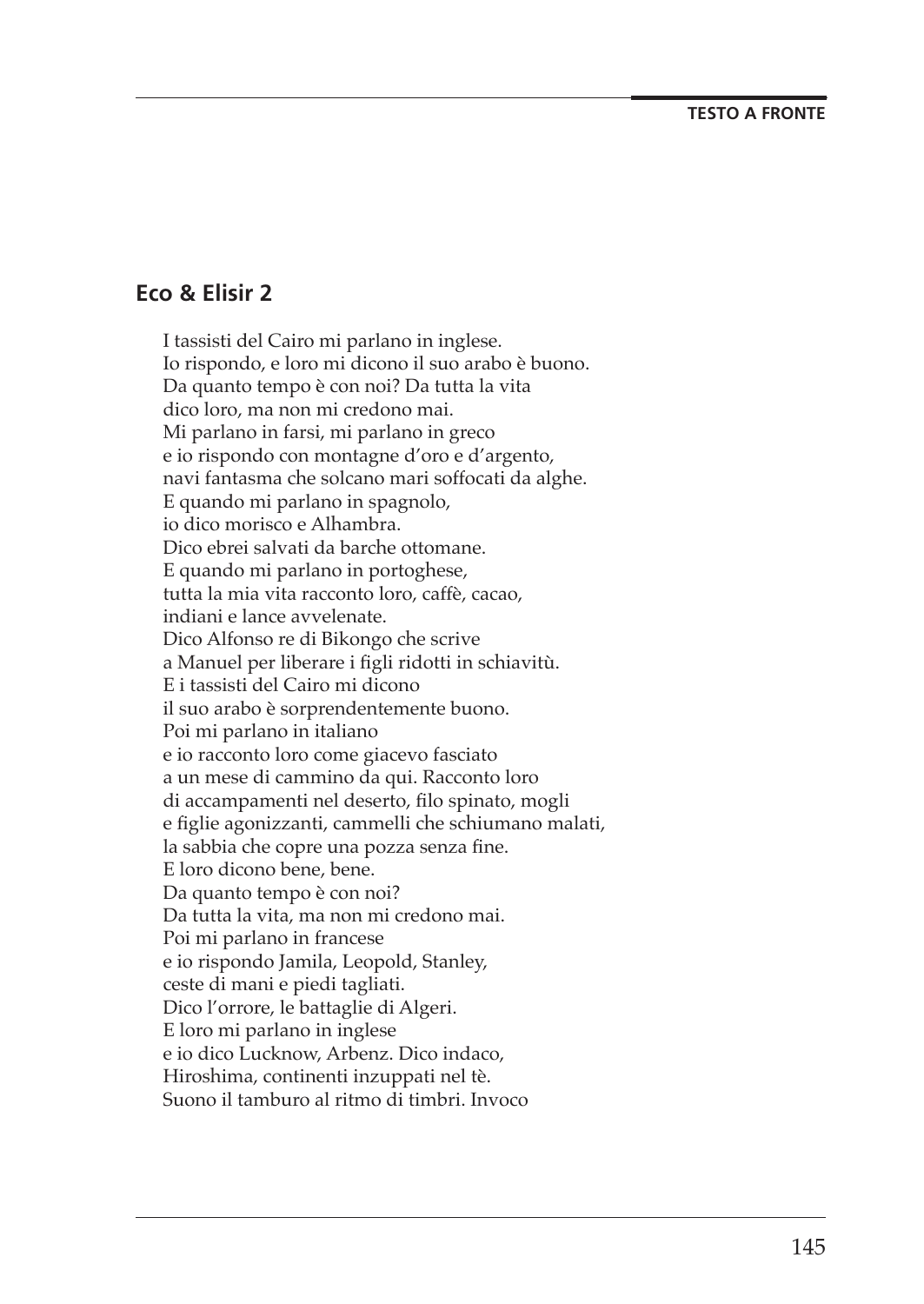Mrs. Cummings, U.S. consul in Athens, I say Ishi, Custer, Wounded Knee. And Cairo's taxi drivers tell me your Arabic is unbelievably good. Tell the truth now, tell the truth, how long have you been with us? I say my first name is little lion, my last name is broken branch. I sing "Happiness uncontainable" and "field greening in March" until I'm sad and tired of truth, and as usual I'm never believed. Then they lead me through congestion, gritty air, narrow streets crowded with Pepsi and Daewoo and the sunken faces of the poor. And when we arrive, Cairo's taxi drivers and I speak all the languages of the world, and we argue and argue about corruption, disillusionment, the missed chances, the wicked binds, the cataclysmic fares.

(2003)

### **The Road from Biloxi**

Qader blew at a cigarette, stuck his head out the window. Carol wondered why she left, was beginning to see living in peace with the rebels that took her father's ranch. My brother and I up front wondered why we hadn't killed each other all these years. We were stuck on the Biloxi highway, mid-July, the AC kaput, and what the radio played didn't matter, Randy Travis on the rise, the days of disco a bruised heap, Reagan, Meese, Jane Fonda, and the gain in the pain. Of course, we all felt like burning American flags on behalf of a thousand justifiable causes. But who cares? We were stuck for hours, stuck in 1982, and what blocked the way didn't matter, and the sea we went to see was no big deal, a great disappointment in fact, an ocean brow-beaten by a river, rumbling, moaning, black eyed, bruised, weighed by Mississippi silt.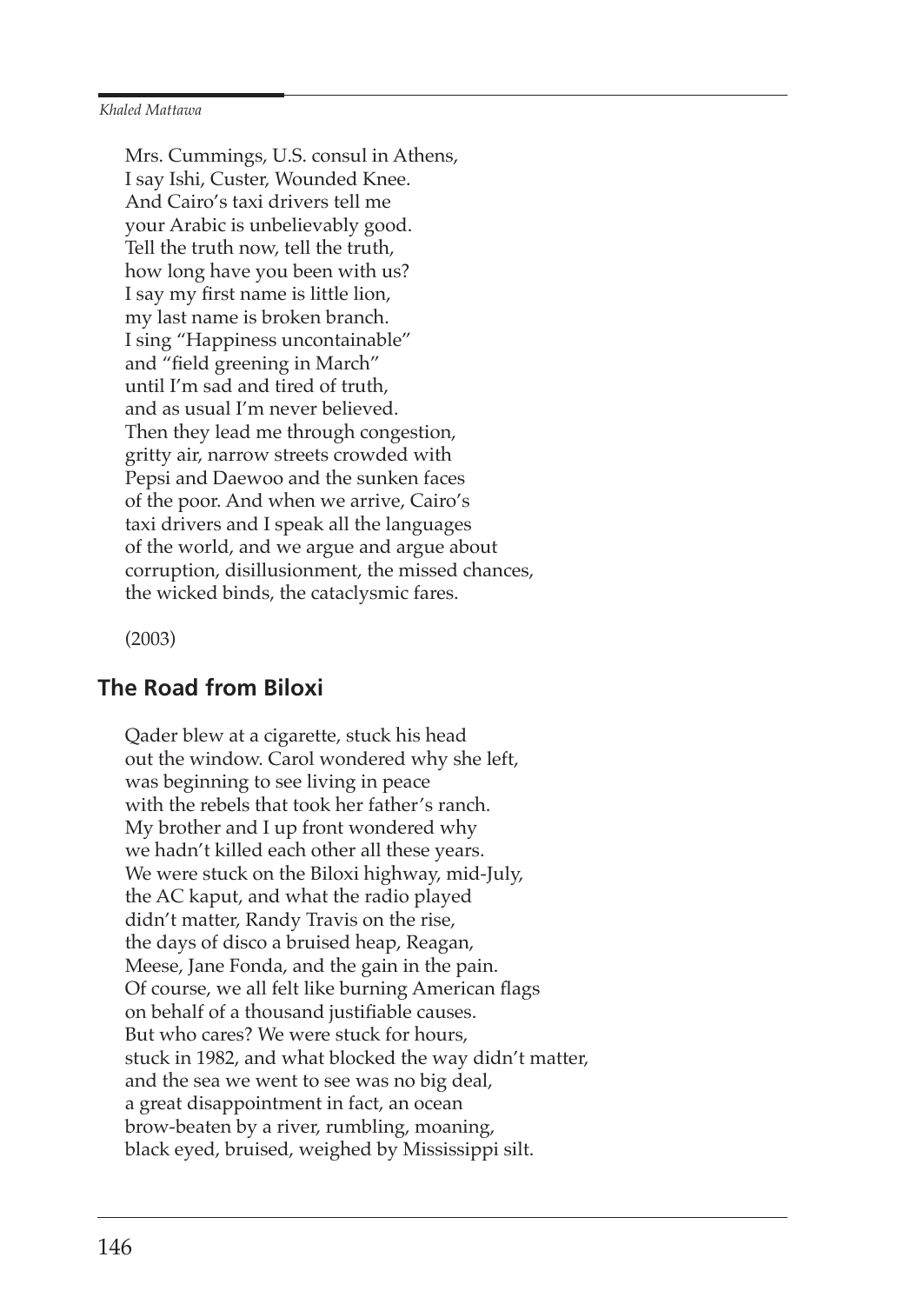Mrs. Cummings, il consolato americano a Atene, dico Ishi, Custer, Wounded Knee. E i tassisti del Cairo mi dicono il suo arabo è incredibilmente buono. Dica la verità ora, dica la verità, da quanto tempo è con noi? Dico il mio nome è piccolo leone, il mio cognome ramo spezzato. Canto "Felicità incontenibile" e "campi che rinverdiscono a marzo" finché non mi rattristo e mi stanco della verità, e come al solito non mi credono mai. Poi mi guidano nel traffico, aria sabbiosa, strade strette affollate di Pepsi e Daewoo e dei visi incavati dei poveri. E quando arriviamo, i tassisti del Cairo e io parliamo tutte le lingue del mondo, e discutiamo e discutiamo di corruzione, disillusione, occasioni perdute, legami nocivi, tariffe catastrofiche.

(2003)

# **Uscendo da Biloxi**

Qader si accese una sigaretta, ficcò la testa fuori dal finestrino. Carol si domandò perché fosse partita, iniziava a vedere la possibilità di vivere in pace con i ribelli che avevano preso la fattoria del padre. Mio fratello e io davanti ci domandammo perché non ci fossimo uccisi l'un l'altro in tutti quegli anni. Eravamo bloccati sulla superstrada di Biloxi, metà luglio, l'aria condizionata fuori uso, e la radio trasmetteva niente di importante, Randy Travis in ascesa, dichiarando la fine della disco music, Reagan, Meese, Jane Fonda e la ricompensa nella fatica. Certo, avevamo tutti voglia di bruciare la bandiera americana per mille legittimi motivi. Ma che importa? Eravamo bloccati da ore, bloccati nel 1982, e ciò che bloccava la strada non aveva alcuna importanza, e il mare che eravamo andati a vedere non era un granché, anzi una grande delusione, un oceano intimidito da un fiume, che strepita, si lagna, pestato, coperto di lividi, gravato dal limo del Mississippi.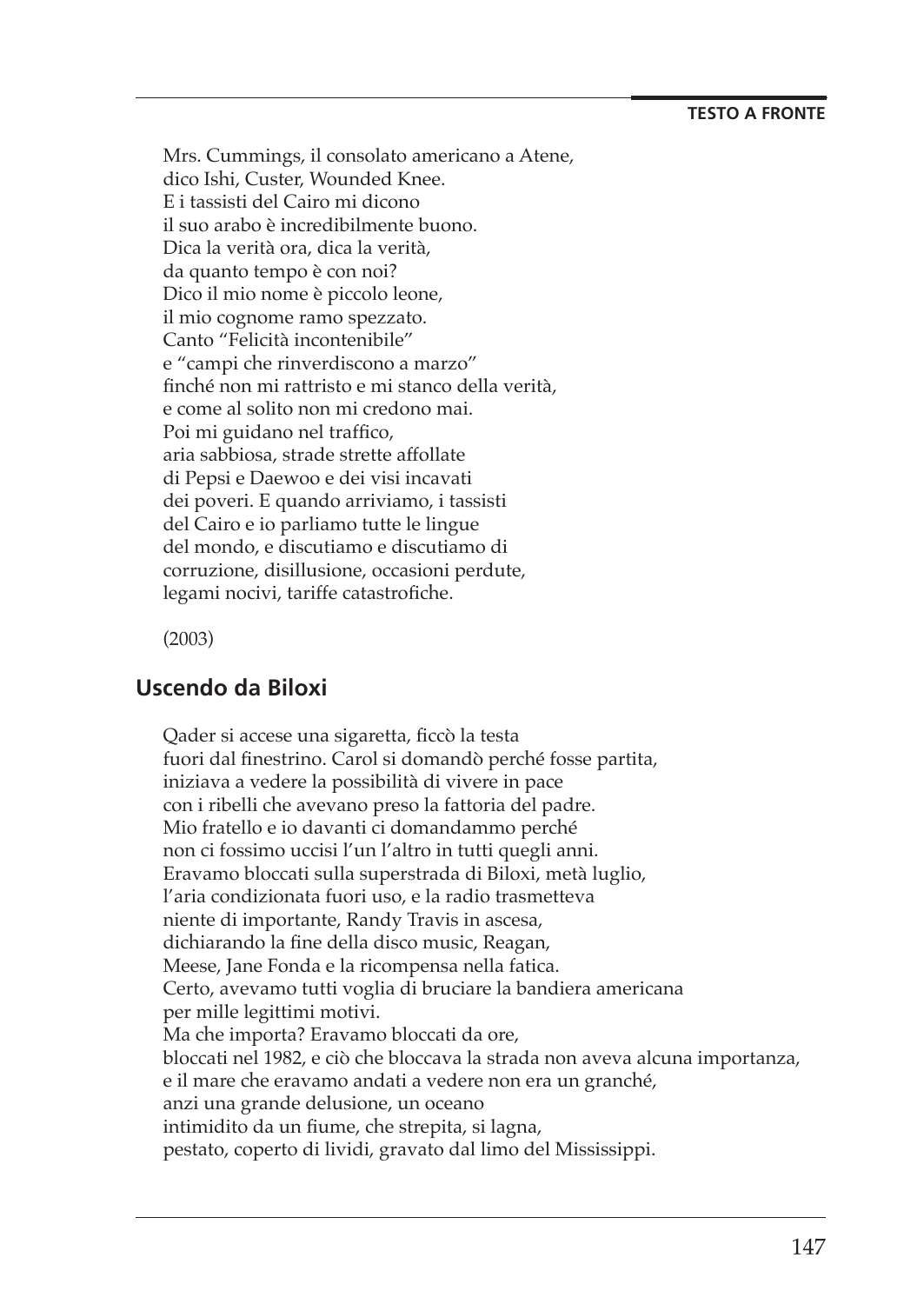#### *Khaled Mattawa*

And the salty air we came to breathe did not appear, only swamp algae and the death smell of moss, the slime, the invisible webs that trapped ghosts in lukewarm water, the dead who would not dissolve-- Tom Sawyer, not dissolving, Huck Finn not dissolving, Big Jim not dissolving, Goodman, Chaney, Medgar not dissolving, Cherokee tears floating on top like drops of oil, Lakotas still streaming down, Kiowas still coming down, Sioux still floating, still in the Mississippi where everything seemed tenuous, everything seemed it would revert back to the dreams of sickly pale men and women, back to the nightmares of runagates and domestics, all hanging there, in the air over Biloxi, clinging to crayfish and the gnarled hands of shrimpers. It hovered ominous, a poisonous lethargy not far from the town we lived in, which God knows did not matter, making tomorrow matter even less as long as we were here the week after and the month. Next time, we promised, it'll be the Atlantic, next time some salty immensity, some honest to goodness breeze, the smell of the earth turning around itself, a clear run to the horizon, a clean shot to Africa, to something we could beckon and understand, something the waves would release us from now that we were stuck here on the Biloxi road chained, and chain smoking, aware of the sea we left behind, and that had left us, the Mediterranean, that other swamp, too far to touch us again, too far to ever matter.

(2003)

### **Letter to Ibrahim**

You remember the joke, right? About the guy who wanted to build a future but ran out of cement, ran out of bricks, tossed around by the wheels of fortune, crushed under the concrete of neglect like the bird we found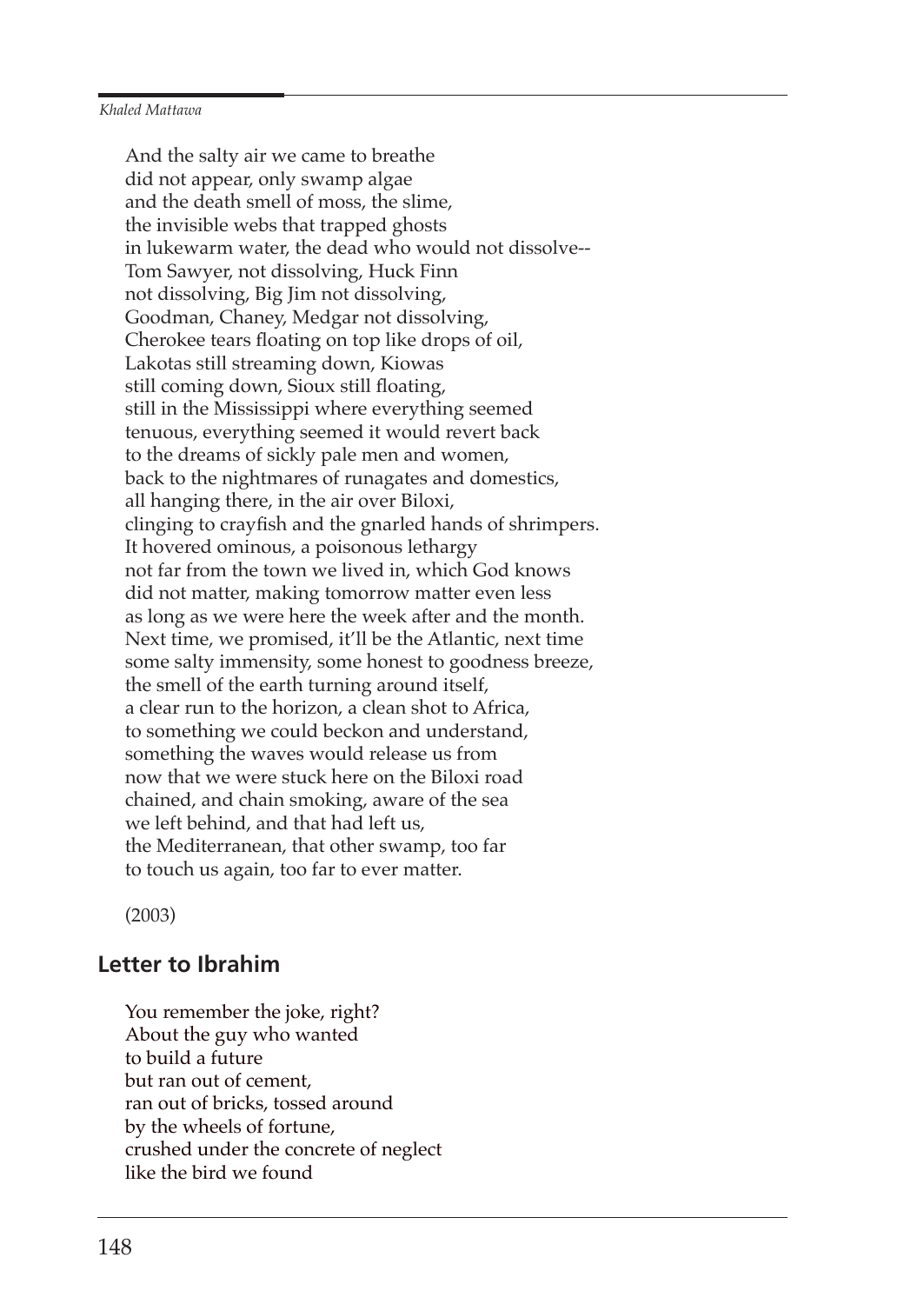E l'aria salmastra che eravamo venuti a respirare non si era manifestata, soltanto alghe palustri e l'odore di morte del muschio, la melma, le reti invisibili che intrappolavano fantasmi nell'acqua tiepida, i morti che non svanivano – Tom Sawyer, non svaniva, Huck Finn non svaniva, Big Jim non svaniva, Goodman, Chaney, Medgar non svanivano, le lacrime dei Cherokee galleggiavano in superficie come gocce d'olio, i Lakota ancora fluivano, i Kiowa ancora scendevano, i Sioux ancora galleggiavano, ancora nel Mississippi dove ogni cosa sembrava rarefatta, ogni cosa sembrava regredire ai sogni di esangui uomini e donne, agli incubi di fuggiaschi e domestici, tutti sospesi lì, nell'aria sopra Biloxi, avvinghiati al gambero e alle mani nodose dei pescatori. Aleggiava nefasto un letargo avvelenato non lontano dalla città in cui vivevamo, che Dio sa non aveva alcuna importanza, rendendo il domani ancor più insignificante fintanto che eravamo qui la settimana successiva e il mese. La prossima volta, promettemmo, sarà l'Atlantico, la prossima volta un'immensità salmastra, una onesta e benefica brezza, il profumo della terra tutto intorno, una corsa chiara verso l'orizzonte, un colpo preciso verso l'Africa, verso qualcosa che potevamo chiamare e comprendere, qualcosa da cui le onde ci avrebbero liberato ora che eravamo bloccati qui sulla strada di Biloxi incatenati e fumando senza sosta, consapevoli del mare che ci eravamo lasciati dietro, e che ci aveva lasciato, il Mediterraneo, quell'altra palude, troppo lontana per toccarci nuovamente, troppo lontana per contare mai qualcosa.

(2003)

### **Lettera a Ibrahim**

Ti ricordi quella storia? Del tizio che voleva costruire il futuro ma terminò il cemento, terminò i mattoni, fu sballottato dalla ruota della fortuna, schiacciato dal cemento dell'incuria come l'uccello che trovammo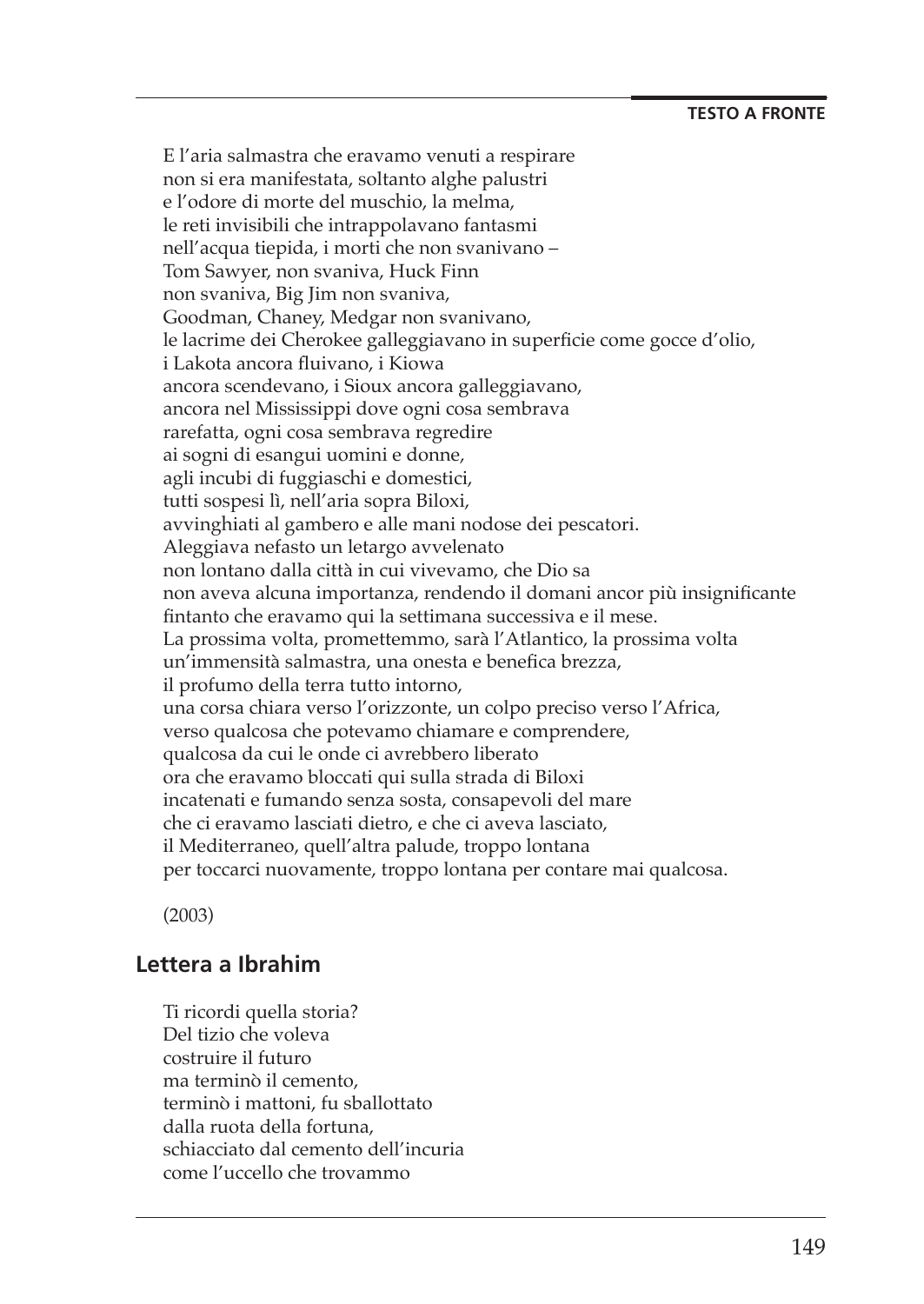#### *Khaled Mattawa*

in the middle of a street downtown, head nodding, wings barely flapping, drowning in automobile exhaust. I held it, felt the warm clay cooling in my hands. I could almost see all its flights returning to nest forever in the grayness of its down. You watched me make a place for it under a tree. At least it'll die in the shade, you said. And death will come slowly riding the coattails of a breeze. It's morning where you live now. In your room in Leiden, you're calling friends in London, Cairo and D.C. There's a windmill in the distance. The old woman whose basement you rent plants tulips because they, like the Turk cycling to deliver fresh milk and cheese, are predictable, on time. Your notebooks are crowded with cob webs and pigeons and the angels for whom you wait build houses on the ocean floor. Half drunk in Tennessee, I think of you. I'm happy here laughing at white lies and curses, running out of bricks, but not embraces. Listen brother, it's the same everywhere. We all raise memories like trees to live under their shadows, to be sheltered by their magnificent, leaking roofs.

(1996)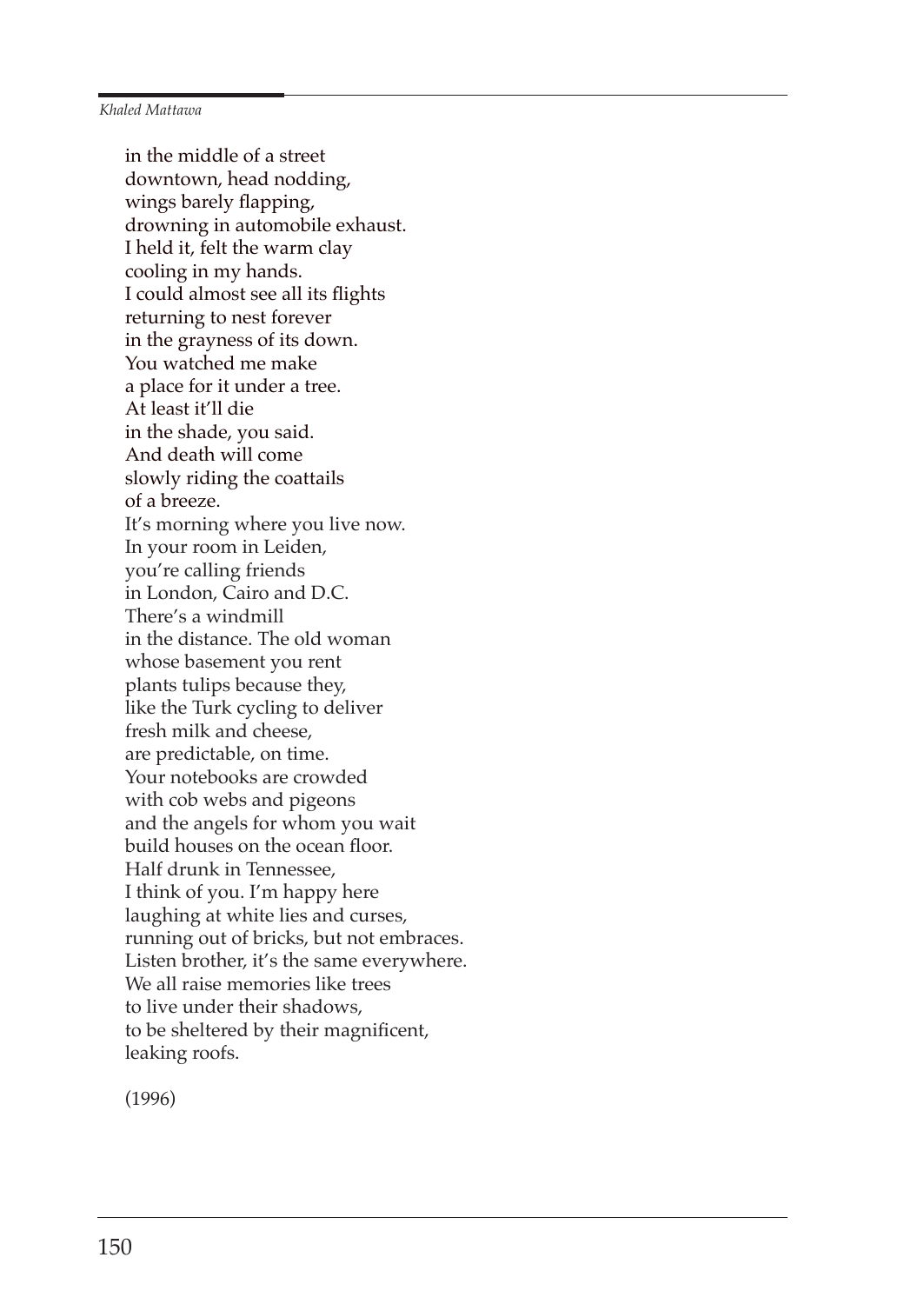### **TESTO A FRONTE**

in mezzo alla strada in centro, con la testa che annuiva, le ali che a malapena sbattevano mentre affogava nel gas di scarico. L'ho preso, ho sentito la creta calda raffreddarsi nelle mie mani. Potevo quasi vedere tutti i suoi voli di ritorno al nido per sempre nel grigio delle sue piume. Mi hai guardato fargli posto sotto un albero. Almeno morirà all'ombra, hai detto. E la morte verrà lentamente cavalcando la scia di una brezza. È mattina dove vivi ora. Nella tua camera a Leida, stai chiamando gli amici a Londra, al Cairo e a D.C. C'è un mulino in lontananza. L'anziana donna il cui seminterrato hai affittato pianta tulipani perché sono, come il turco che in bicicletta consegna latte fresco e formaggio, prevedibili, puntuali. I tuoi taccuini sono pieni di tele di ragno e piccioni e gli angeli che aspetti costruiscono case sul fondo dell'oceano. Mezzo ubriaco in Tennessee, ti penso. Sono felice qui, rido di bugie bianche e maledizioni, sono rimasto senza mattoni, ma non senza abbracci. Ascolta fratello, è lo stesso ovunque. Tutti noi coltiviamo ricordi come alberi per vivere alla loro ombra, al riparo dei loro splendidi tetti permeabili.

(1996)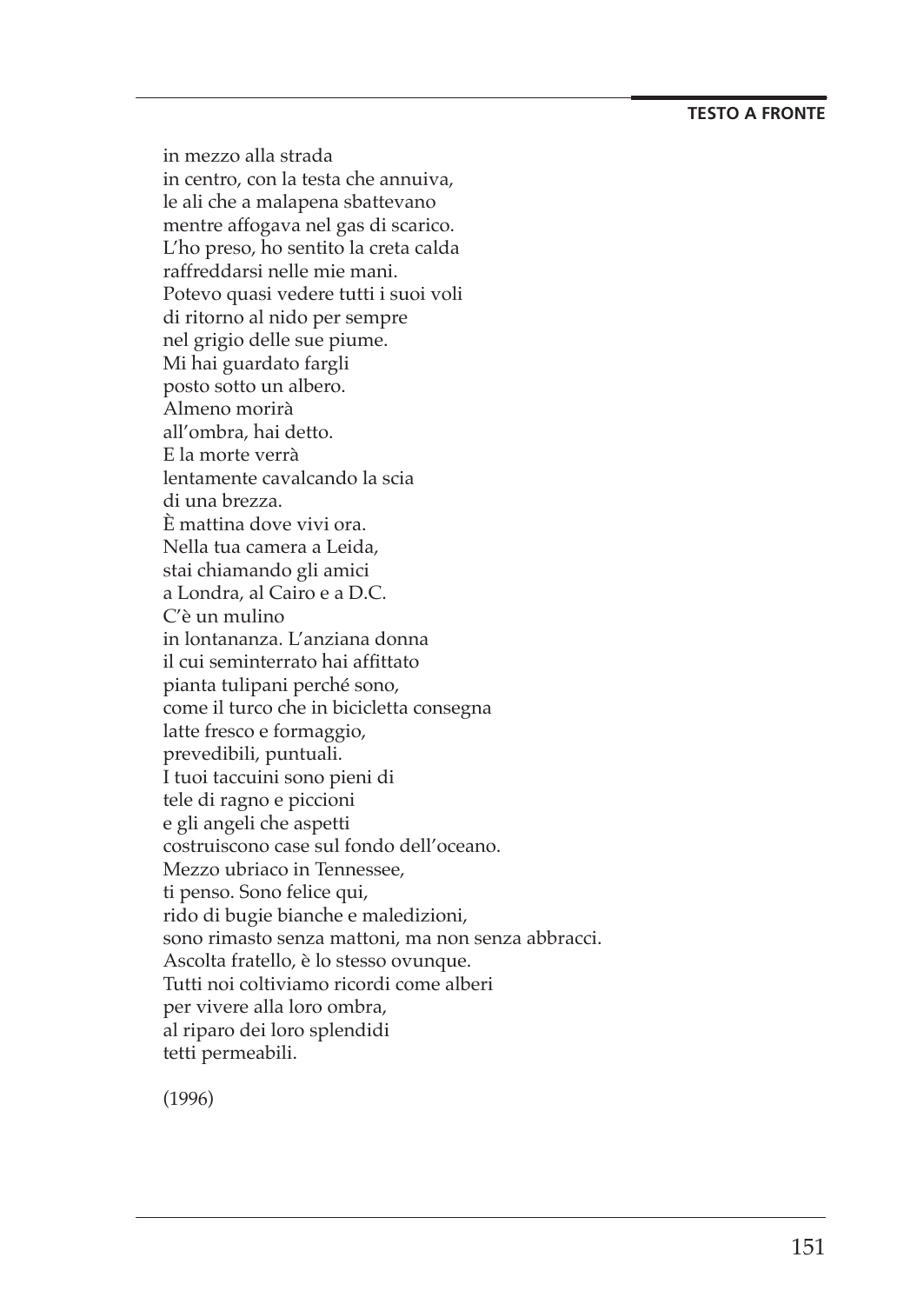## **Borrowed Tongue**

Maybe I'm a fool holding two threads, one black, one white, waiting for dawn to tell them apart. But I'm only practicing my religion which I neither borrowed nor stole. Maybe I'm a fool thinking of a better answer than the transplant patient who said *I'm sorry someone had to die.* No, I haven't outgrown my tongue. It's a coat your mother gives you, crimson or cobalt blue, satin inside, the collar wide enough to cover your whole neck. All winter you wear it then spring comes but never goes. That's Arabic to me. I wear a white shirt now- thin gray stripes, top button gone- and it fits.

(1995)

# **In the Cold Season**

*In memory of Forugh Farrokhzad*

For now the mullahs have tucked away their whips. In Tabriz a woman sits by a brook. A man walks up to her, gives her a handful of pistachios. If she loves him she will read him your poems.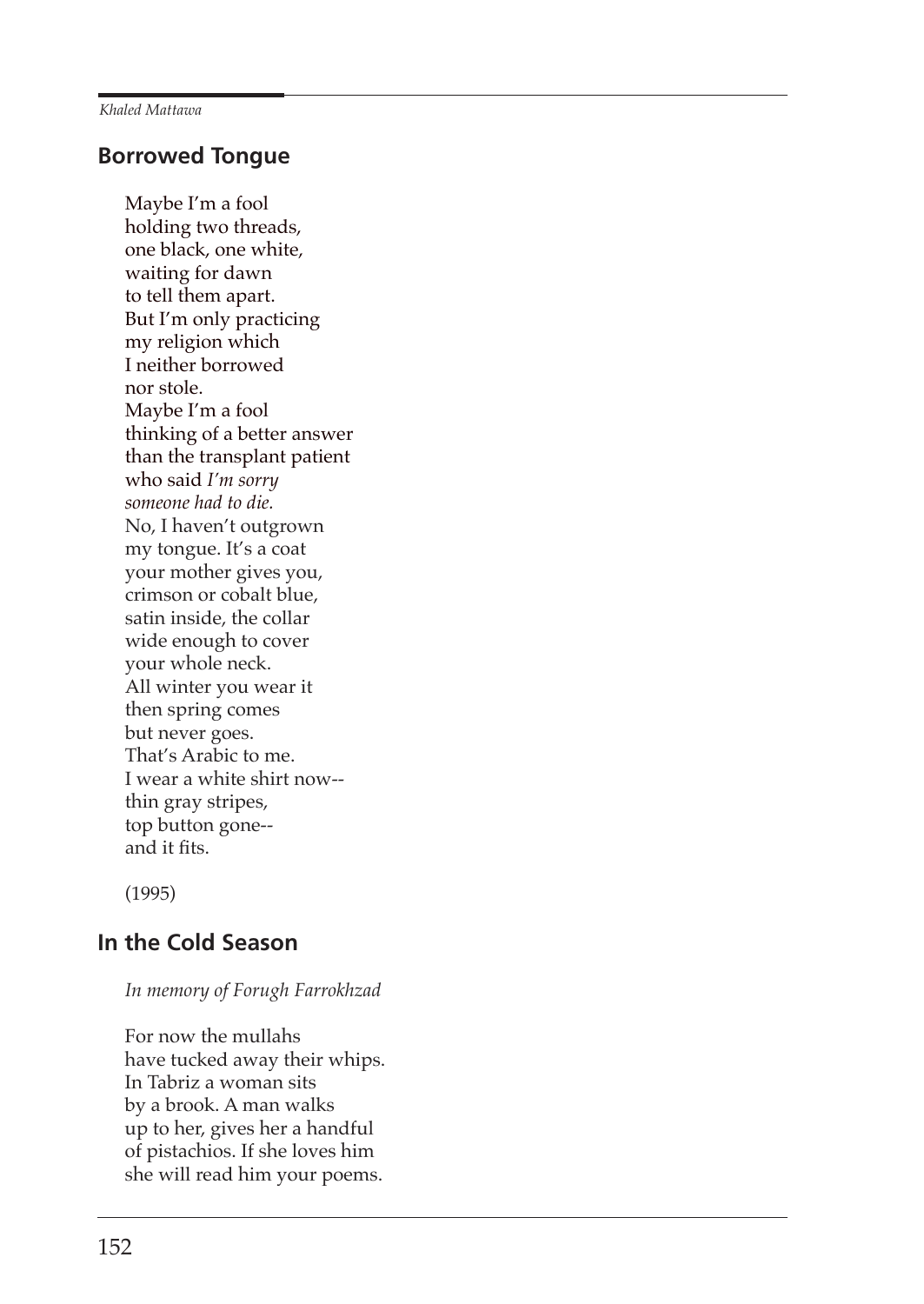### **TESTO A FRONTE**

## **Lingua in prestito**

Forse sono uno sciocco che tiene in mano due fili, uno nero, uno bianco, in attesa che l'alba li distingua. Ma sto solo praticando la mia religione che non ho né preso in prestito né rubato. Forse sono uno sciocco perché penso che esista una risposta migliore di quella del paziente trapiantato che ha detto *Spiacente qualcuno doveva morire* . No, non sono diventato troppo grande per la mia lingua. È un cappotto che tua madre ti dà, cremisi o blu cobalto, con la fodera di seta, il colletto ampio abbastanza da coprire interamente il collo. Lo indossi per tutto l'inverno poi arriva la primavera ma non va mai via. Questo è l'arabo per me. Indosso una camicia bianca ora – a strisce grigio chiaro il bottone superiore perso – e mi sta bene.

(1995)

### **Nella stagione fredda**

In memoria di Forugh Farrokhzad

Per il momento i mullah hanno messo via le fruste. A Tabriz una donna siede nei pressi di un ruscello. Un uomo le si avvicina, le dà una manciata di pistacchi. Se lo ama gli leggerà le tue poesie.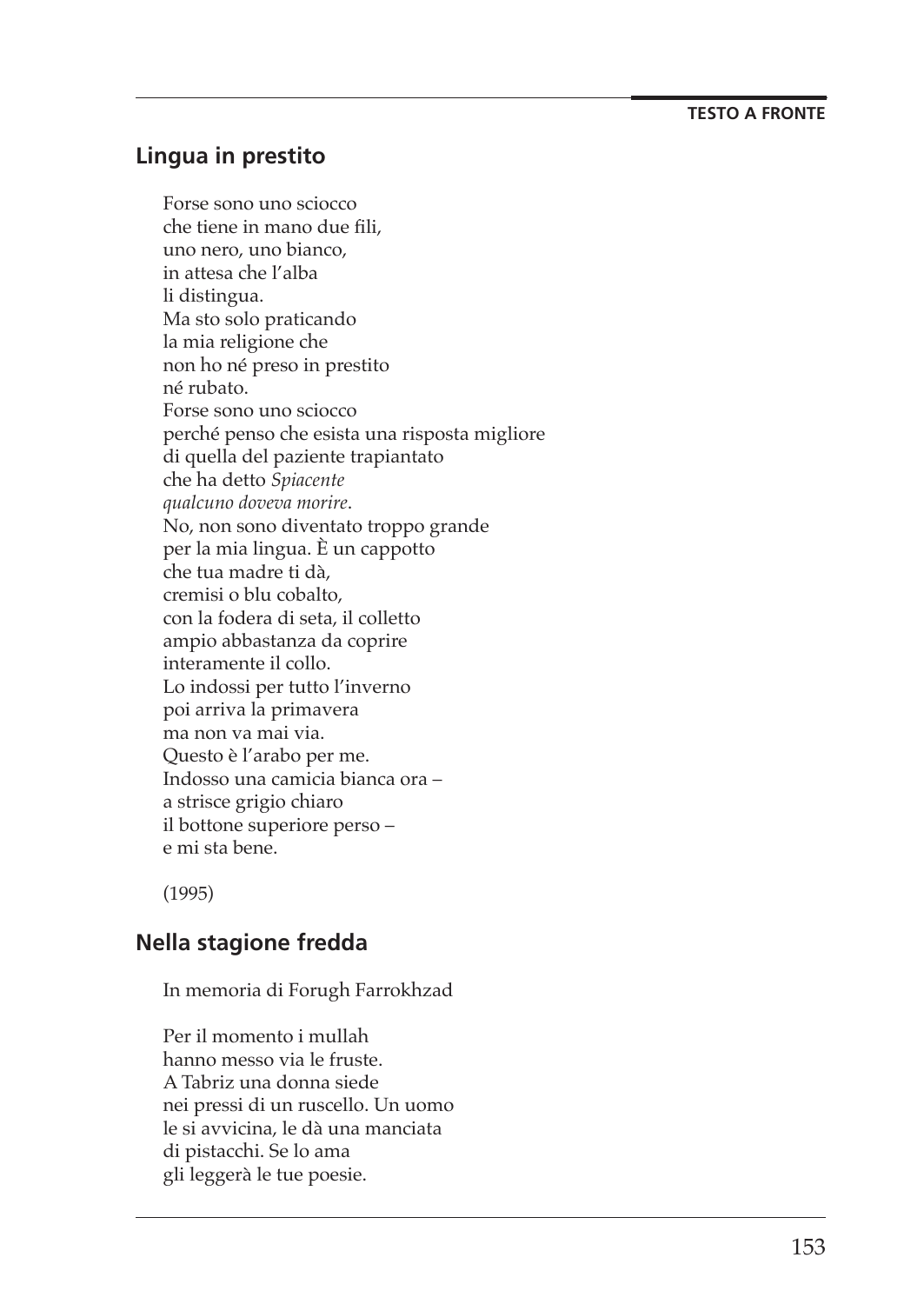#### *Khaled Mattawa*

Come back. It's spring. The widow who bought your house has planted azaleas. Like you, her daughter puts dahlia petals on her fingernails. The henna tree blossoming, the rosemary bush waist high. Goldfish have returned to the pond and soon the sparrows' song. There have been two wars. Your son, buried in Ahwaz, died in the first. The leper boy you adopted is back in the colony and memorizes none of your poems. Your books are still banned in Teheran, but they talk about you in Texas. Naderpur and others who bragged about sleeping with you, lecture on the phenomenology of your imagery, the rebel music of your rhymes. Your brother made songs of your love poems, sold millions of cassettes before the Shah. He sang at the crown prince's wedding, expatriates screaming "encore," shoving money into his pockets, grams of cocaine. Come back. You must believe in the end of the cold season just for once. Outside my window it's Indiana, people swaying to the Grateful Dead, everyone dancing alone. I join them and look for you.

(1995)

<sup>\*</sup> Le poesie di Khaled Mattawa, qui presentate per la prima volta in versione italiana, sono parte della selezione di prosa e poesia disponibile online http://www.webdelsol.com/mattawa/. Ringraziamo l'autore per aver accordato ad *Ácoma* il diritto di riproduzione.